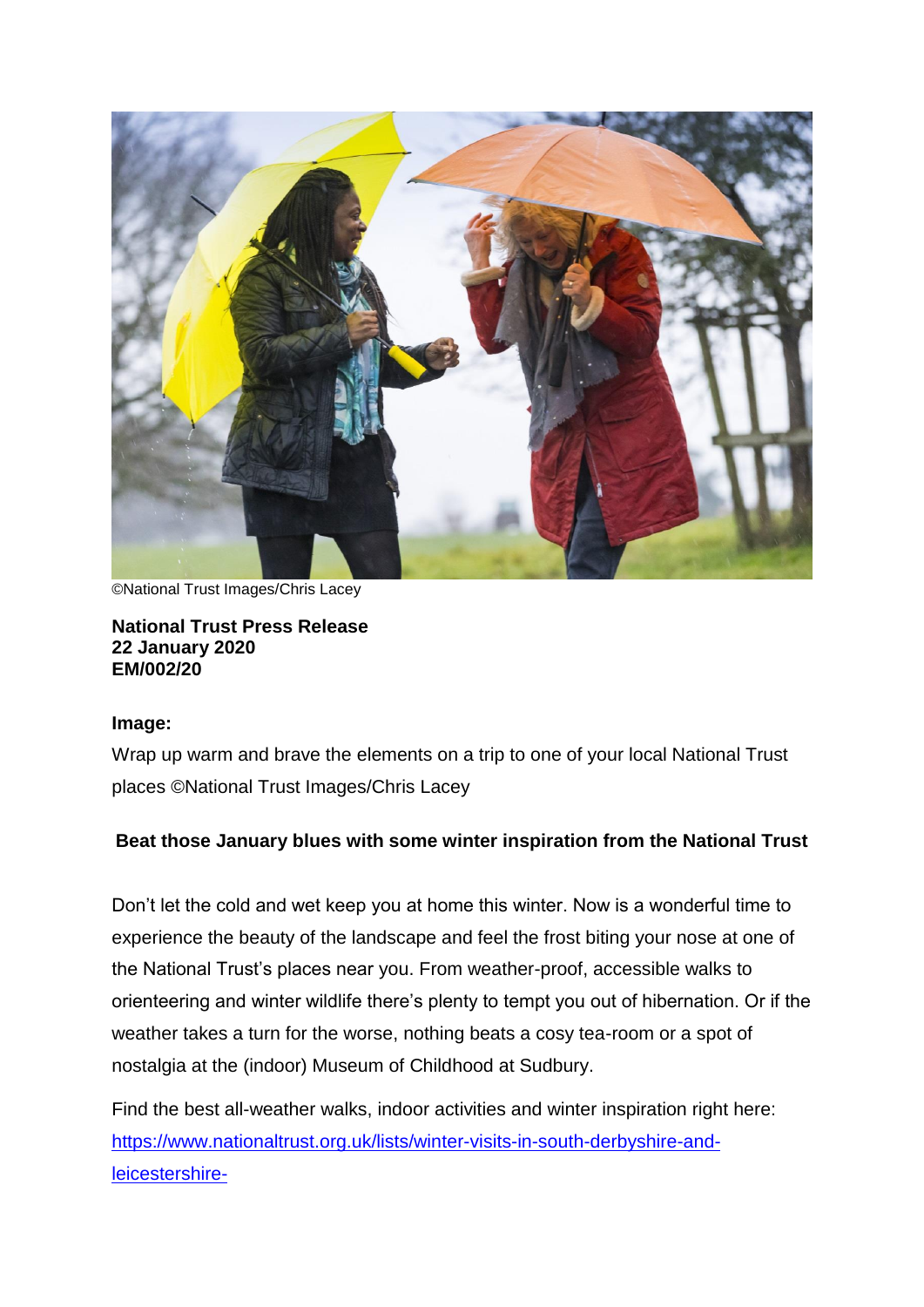## **Sudbury Hall and the National Trust Museum of Childhood, Derbyshire**

When the weather is a little drab and you're looking for something to entertain the family, a visit to Sudbury has lots to offer for the colder months. Open Friday to Monday throughout January, there are a variety of activities for the whole family. Visit the Museum of Childhood for a trip down memory lane and see how many favourite toys and games you can spot. The little ones will enjoy the Victorian classroom where they can learn to use a more traditional black board 'iPad'. The billiard room is home to a treasure trove of games the whole family can play and if you're feeling peckish after all the fun, the tea-room has a new family sharing menu serving classics such as home-made casserole and a tasty sharing brownie stack. [www.nationaltrust.org.uk/sudbury-hall-and-the-national-trust-museum-of-childhood](https://www.nationaltrust.org.uk/sudbury-hall-and-the-national-trust-museum-of-childhood)

## **Calke Abbey, Derbyshire**

Experience frosty mornings and crisp winter walks at Calke Abbey, where you can appreciate the beauty of nature whatever the weather. The Tramway Trail is the perfect wet-weather route for walks and wheels, while Calke Explore is a great base for exploring the wider estate – with 600 acres to discover, you'll find something new on every visit.

Keep learning with Calke's Dine and Discover series; a range of talks, tours and workshops followed by a hearty two-course lunch in the café. From beer evenings and baking demonstrations to history talks and mindfulness walks, you'll find plenty of inspiration to kick-start those New Year's resolutions.

[www.nationaltrust.org.uk/calke-abbey](https://www.nationaltrust.org.uk/calke-abbey)

## **Ilam Park, Dovedale and the White Peak, Derbyshire**

After a refreshing winter wander around the beautiful countryside, warm up and relax in the Manifold Tea-room at Ilam Park with a comforting brew, seasonal lunchtime dishes and, if you have room, a hearty slice of cake. For anyone wanting to plan a winter getaway filled with scenic walks, wildlife spotting and to create new traditions, then find out more about the cosy bunkhouse in the stableblock at Ilam Park, as well as the large family friendly YHA Youth Hostel in Ilam Hall. [www.nationaltrust.org.uk/ilam-park-dovedale-and-the-white-peak](https://www.nationaltrust.org.uk/ilam-park-dovedale-and-the-white-peak)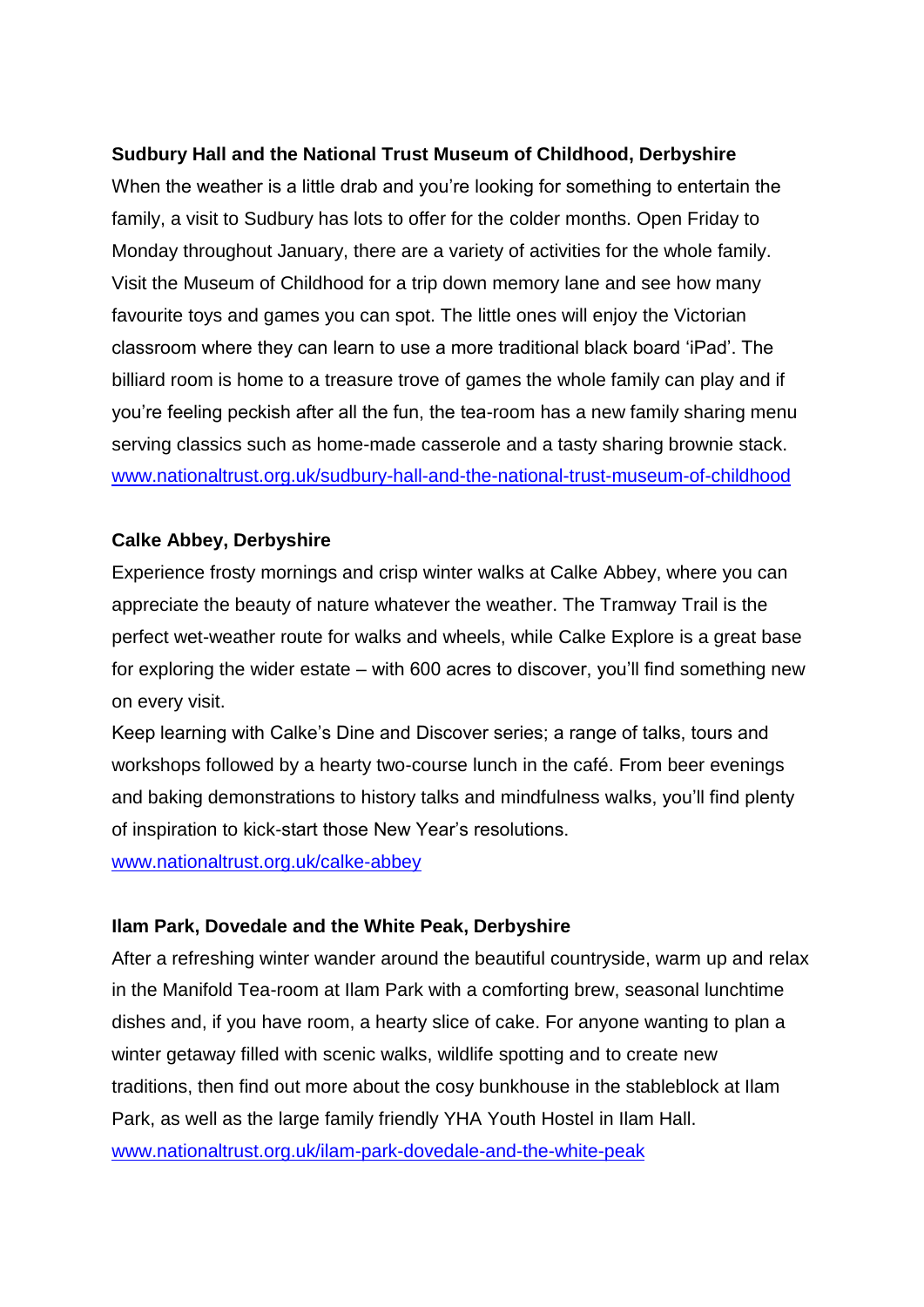## **Kedleston Hall, Derbyshire**

Wrap up warm and dry and experience winter's open views and frosty landscapes in Kedleston's parkland. The woodland walk is a good spot for leisurely strolls or you can have a go at orienteering. The restaurant at Kedleston offers warming breakfasts, lunches and snacks daily through the winter months – the perfect way to warm up after being out and about in the cold. The new vegan cream tea is a popular choice.

[www.nationaltrust.org.uk/kedleston-hall](https://www.nationaltrust.org.uk/kedleston-hall)

## **- ENDS -**

**For further media information please contact Cat Edworthy, Marketing and Communications Consultant on 01789 761385 / 07484 500852 or e-mail [cat.edworthy@nationaltrust.org.uk.](mailto:cat.edworthy@nationaltrust.org.uk) Or Alexandra Dixon, Business Support Co-Ordinator on 01246 599453 or e-mail [alexandra.dixon@nationaltrust.org.uk.](mailto:alexandra.dixon@nationaltrust.org.uk)** 

**Notes for Editors:**

**Calke Abbey, Ticknall, Derbyshire, DE73 7LE** Tel: 01332 863822 [www.nationaltrust.org.uk/calkeabbey](http://www.nationaltrust.org.uk/calkeabbey)

## **Kedleston Hall, Derbyshire, DE22 5JH**

Tel: 01332 842191

[www.nationaltrust.org.uk/kedleston](http://www.nationaltrust.org.uk/kedleston)

**Sudbury Hall and the Museum of Childhood, Ashbourne, Derbyshire, DE6 5HT**

Tel: 01283 585305

[www.nationaltrust.org.uk/sudburyhall](http://www.nationaltrust.org.uk/sudburyhall)

**White Peak Estate Office, Home Farm, Ilam, Ashbourne, Derbyshire, DE6 2AZ**

Tel: 01335 350503 [www.peakdistrict.nationaltrust.org.uk/](http://www.peakdistrict.nationaltrust.org.uk/)

**About the National Trust**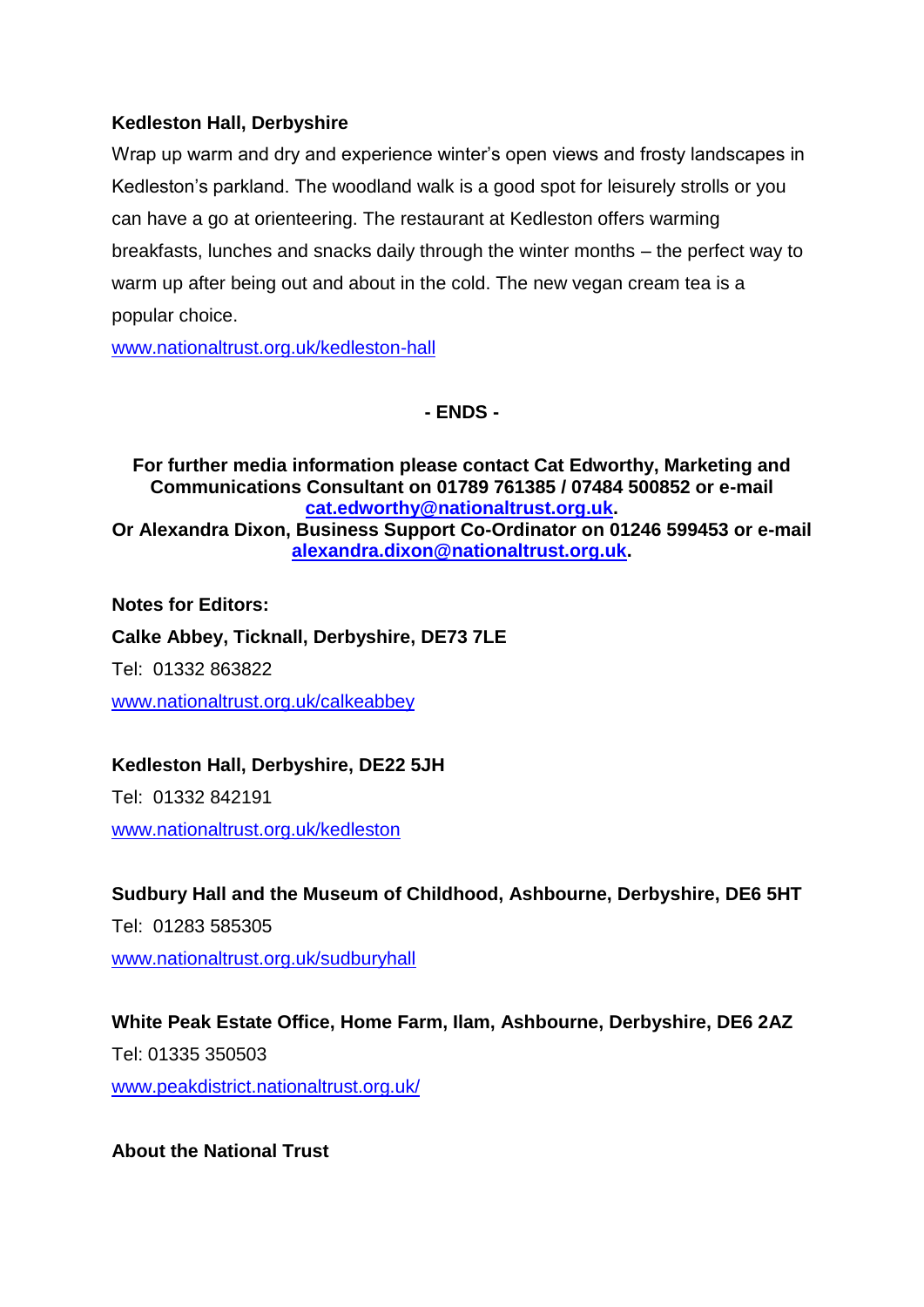The National Trust is a conservation charity founded in 1895 by three people, Octavia Hill, Sir Robert Hunter and Hardwicke Rawnsley who saw the importance of the nation's heritage and open spaces, and wanted to preserve them for everyone to enjoy.

This year, the charity celebrates its 125th anniversary, and these values are still at the heart of everything it does.

To help mark this significant moment in its history, the Trust has committed to becoming carbon net zero by 2030, planting and establishing 20 million trees to help tackle climate change, creating green corridors for people and nature near towns and cities, running a year-long campaign to connect people with nature and continuing investment in arts and heritage.

Ensuring everyone who visits feels welcome, and more people can access its places continues to be another key aspect of the charity's work.

Entirely independent of Government, the National Trust looks after more than 250,000 hectares of countryside, 780 miles of coastline and hundreds of special places across England, Wales and Northern Ireland.

More than 26.9 million people visit every year, and together with 5.8 million members and over 65,000 volunteers, they help to support the charity in its work to care for nature, beauty, history. For everyone for ever.

For more information and ideas for great seasonal days out go to:

#### [www.nationaltrust.org.uk](http://www.nationaltrust.org.uk/)

The National Trust is a registered charity no. 205846. Our registered office is Heelis, Kemble Drive, Swindon, Wiltshire SN2 2NA. The views expressed in this email are personal and may not necessarily reflect those of the National Trust unless explicitly stated otherwise. This email and any files transmitted with it are confidential and intended solely for the use of the individual or entity to whom they are addressed. If you have received this email in error, please notify me immediately. If you are not the intended recipient of this email, you should not copy it for any purpose, or disclose its contents to any other person. Senders and recipients of email should be aware that, under the Data Protection Act 2018, the contents may have to be disclosed. The National Trust has scanned this email for security issues.